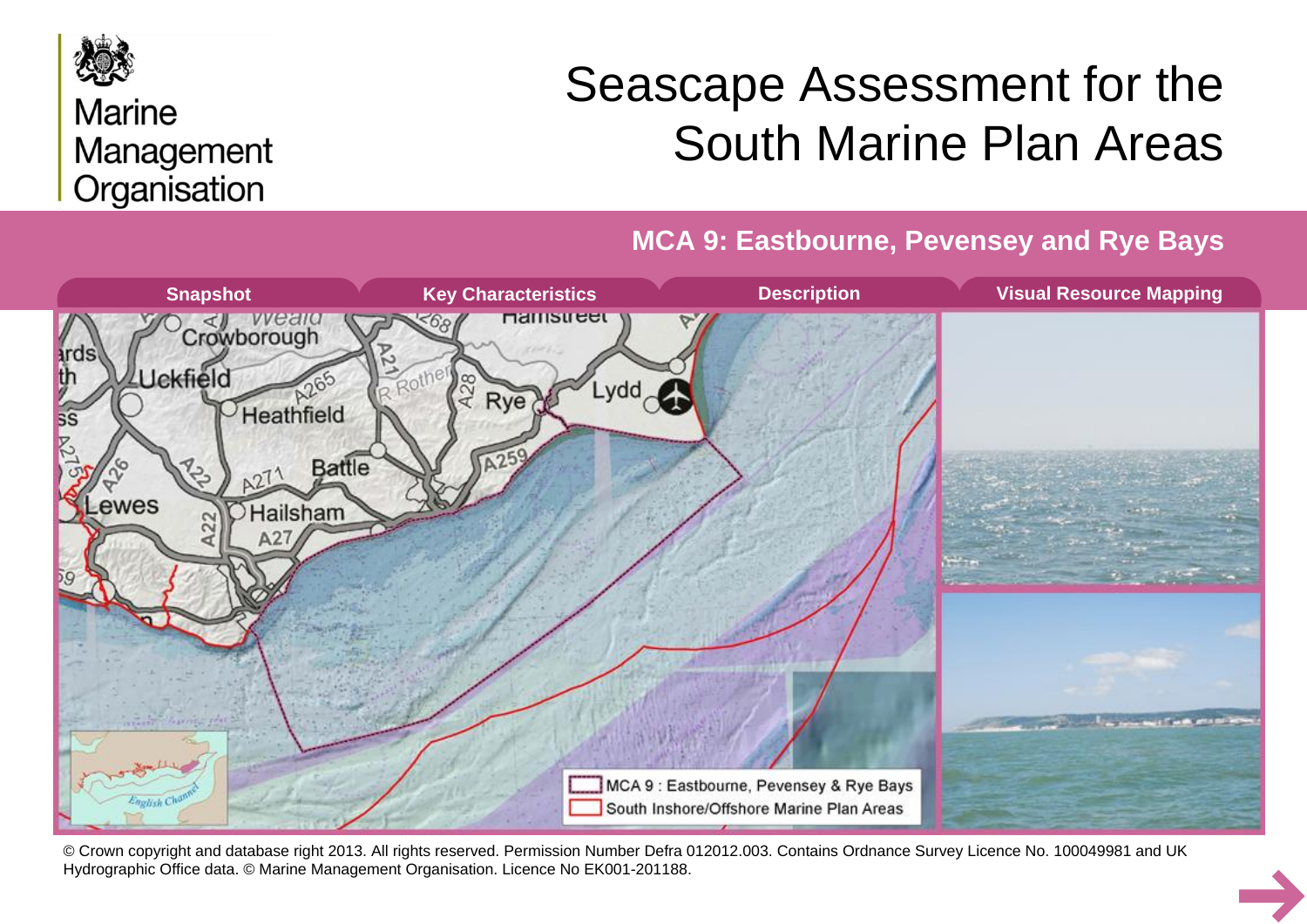<span id="page-1-0"></span>

| Snapshot | <b>Key Characteristics</b> | <b>Description</b> | <b>Visual Resource Mapping</b> |
|----------|----------------------------|--------------------|--------------------------------|
|          |                            |                    |                                |

#### **Location and boundaries**

The boundaries of the Marine Character Area (MCA) are clearly defined by the prominent headlands of the chalk cliffs of Beachy Head to the west and Dungeness to the east, and to the south by the inshore/ offshore Traffic Separation Zone, approximately 20 kilometres (11 nautical miles) offshore. It takes in the waters of Pevensey and Rye Bays (marked on the admiralty charts) and the sand banks and shoals that define them, including the nationally important reef of the Royal Sovereign Shoals. The MCA is covered by Shoreline Management Plan area 11: South Foreland to Beachy Head.

Please note that the MCA boundaries represent broad zones of transition (not immediate breaks in character). Natural, visual, cultural and socio economic relationships between adjacent MCAs play a key role in shaping overall character. Therefore individual MCAs should not be

#### **Overall character**

A predominantly low-lying coastline with a series of long sweeping bays of sand and shingle beaches from Dungeness to Fairlight Cove and larger shingle beaches defended with groynes from Bexhill to Eastbourne. The internationally important sandstone cliffs at Fairlight Cove and Hastings are part of the High Weald Area of Outstanding Natural Beauty (AONB). The Royal Sovereign Shoals, a sandstone/ chalk reef, supports the greatest variety of habitats in inshore waters of the south-east coast, and are marked by the distinctive Royal Sovereign Light Tower. Calm waters around the sheltered bays contrast with very strong currents around Beachy Head and Dungeness. The towns of Hastings, Winchelsea and Rye are Cinque Ports, providing vessels and crew to defend the coastline against attack in return for privileges from the King. There are a number of historic shipwrecks in the MCA, highlighting the area's significance for trade and military and its strategic location as part of the wider Dover Strait. The cliffs at Fairlight form a prominent feature and visually divide Rye and Pevensey Bays, particularly in views from the sea, as they contrast with the surrounding lower-lying coast and appear as a headland jutting out into the sea.

#### **Adjacent National Character Areas (NCAs)**

The adjacent coastline includes the following NCAs as defined by Natural England<sup>1</sup>:

- 124: Pevensey Levels
- 122: High Weald
- · 123: Romney Marshes

#### **Adjacent nationally protected landscapes**

The coastline between Hastings and Winchelsea beach falls within the High Weald Area of Outstanding Natural Beauty (AONB). Although not within the MCA, the South Downs National Park forms a prominent boundary at Beachy Head (within adjacent MCA 8) and extends inland from Eastbourne.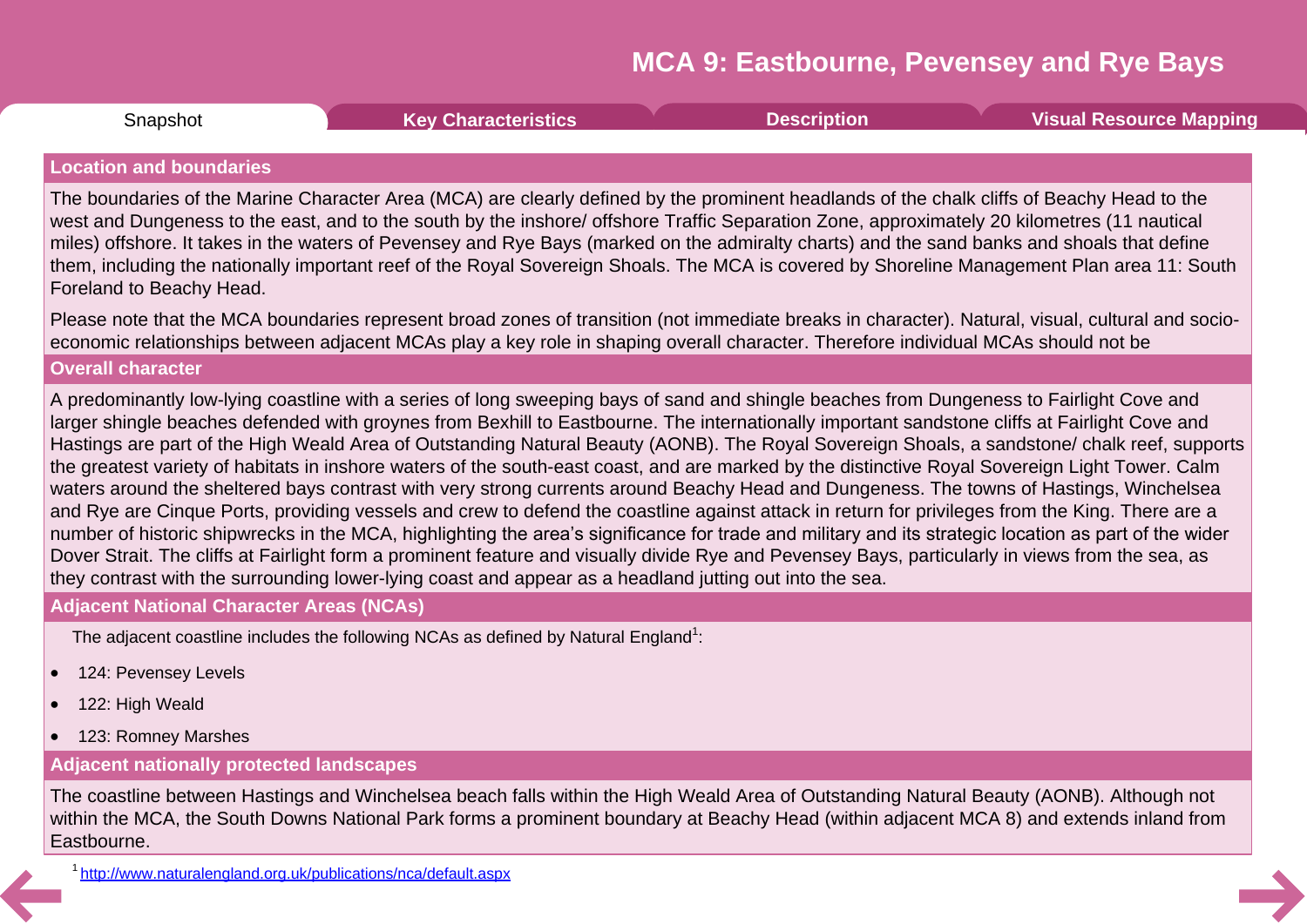<span id="page-2-0"></span>

| <b>Snapshot</b>                                        | <b>Key Characteristics</b>                                                                                                                                                                                               | <b>Description</b><br><b>Visual Resource Mapping</b>                                                                                                                                                                                                                                                     |
|--------------------------------------------------------|--------------------------------------------------------------------------------------------------------------------------------------------------------------------------------------------------------------------------|----------------------------------------------------------------------------------------------------------------------------------------------------------------------------------------------------------------------------------------------------------------------------------------------------------|
| wide beach of Camber Sands.                            | A predominantly low-lying coast characterised by a series of long<br>sweeping bays of sand and shingle beaches including the popular                                                                                     | Major role of the coastline in England's history, including the landing<br>point of William of Normandy's army at Pevensey before victory at<br>the Battle of Hastings in 1066.                                                                                                                          |
| from the Cretaceous period and dinosaur footprints.    | Sandstone cliffs between Fairlight and Hastings displaying a classic-<br>type section of the Wealden Anticline, together with mammal fossils                                                                             | Medieval importance of Hastings, Rye and Winchelsea, leading to<br>their status as 'Cinque Ports', granted Charter rights in 1260 for<br>defending the coastline against attack. 19 <sup>th</sup> century Martello Towers                                                                                |
| in former ports now stranded inland.                   | Important evidence for post-glacial sea level rise, including early<br>Neolithic forest remains on the present beaches of Pett Level and<br>Bulverhythe. Considerable post-Roman coastal change manifested               | are later defensive features strongly associated with the coastline.<br>Protected wreck sites illustrating the historic use of the seas for<br>global trade and war from the $16th$ centuries, including two visible on<br>the beaches of Bulverhythe and Pett Level at very low tide.                   |
| creating a distinctive land/sea interface.             | Extensive areas of wetlands and marshland behind the coast at<br>Walland Marsh, Denge Marsh, Pett Levels and the Pevensey Levels                                                                                         | Grey box-like form of the Dungeness Nuclear Power Station forming<br>a prominent man-made feature on the low lying coastline. Notable<br>presence of other industry and infrastructure, including the wind                                                                                               |
| reaching 30 m depth in a matter of metres.             | Water depth increases steadily out into the Channel, with the<br>exception of the Dungeness headland where it deepens rapidly,                                                                                           | farm at East Guldeford and modern marina development at<br>Eastbourne.<br>Lydd Range used by the MOD as a training facility; the restricted                                                                                                                                                              |
| Head and Dungeness.                                    | Relatively sheltered, shallow calm waters within the bays contrast<br>with stronger currents and overfalls at the headlands at Beachy                                                                                    | zone for live firing extending offshore to the Stevenson Shoal. It<br>forms a distinctive 'empty' inshore seascape.<br>Fishing ports at Rye and Hastings and sea angling from the beach                                                                                                                  |
| marked by the distinctive Royal Sovereign Light Tower. | Large sandstone/ chalk reef at Royal Sovereign Shoals, supporting<br>the greatest variety of inshore habitats on the south-east coast,                                                                                   | at Dungeness. Hastings has strong cultural heritage links to fishing.<br>Tourism is key to the local economy, with holiday parks at Camber<br>Sands, and destinations including Hastings, Bexhill, and                                                                                                   |
| relatively calm waters.                                | Low wave heights, gentle winds and a small tidal range resulting in                                                                                                                                                      | Eastbourne.<br>Fairlight cliffs provide a visual dividing point between the largely                                                                                                                                                                                                                      |
| in particularly strong tides in this location.         | Dungeness forms a watershed where the two tides meet - from the<br>North Sea to the east and from the Channel to the west. This results                                                                                  | undeveloped coastline of Rye Bay to the east, and the more<br>developed Pevensey Bay to Eastbourne to the west.<br>Distant views to cargo ships and tankers in the busy offshore                                                                                                                         |
| watching, including porpoise spotting.                 | Largest shingle cuspate foreland in Great Britain at Dungeness,<br>supporting rich internationally important wildlife habitats, particularly<br>important for birds and invertebrates. It is a popular site for wildlife | shipping lanes. This is a large-scale seascape particularly compared<br>with the constrained form of the Dover Strait to the east.<br>Hastings has long been a location for writers and artists including<br>Turner, Jocelyn Brook who painted the seascape, fishing scenes<br>and the sandstone cliffs. |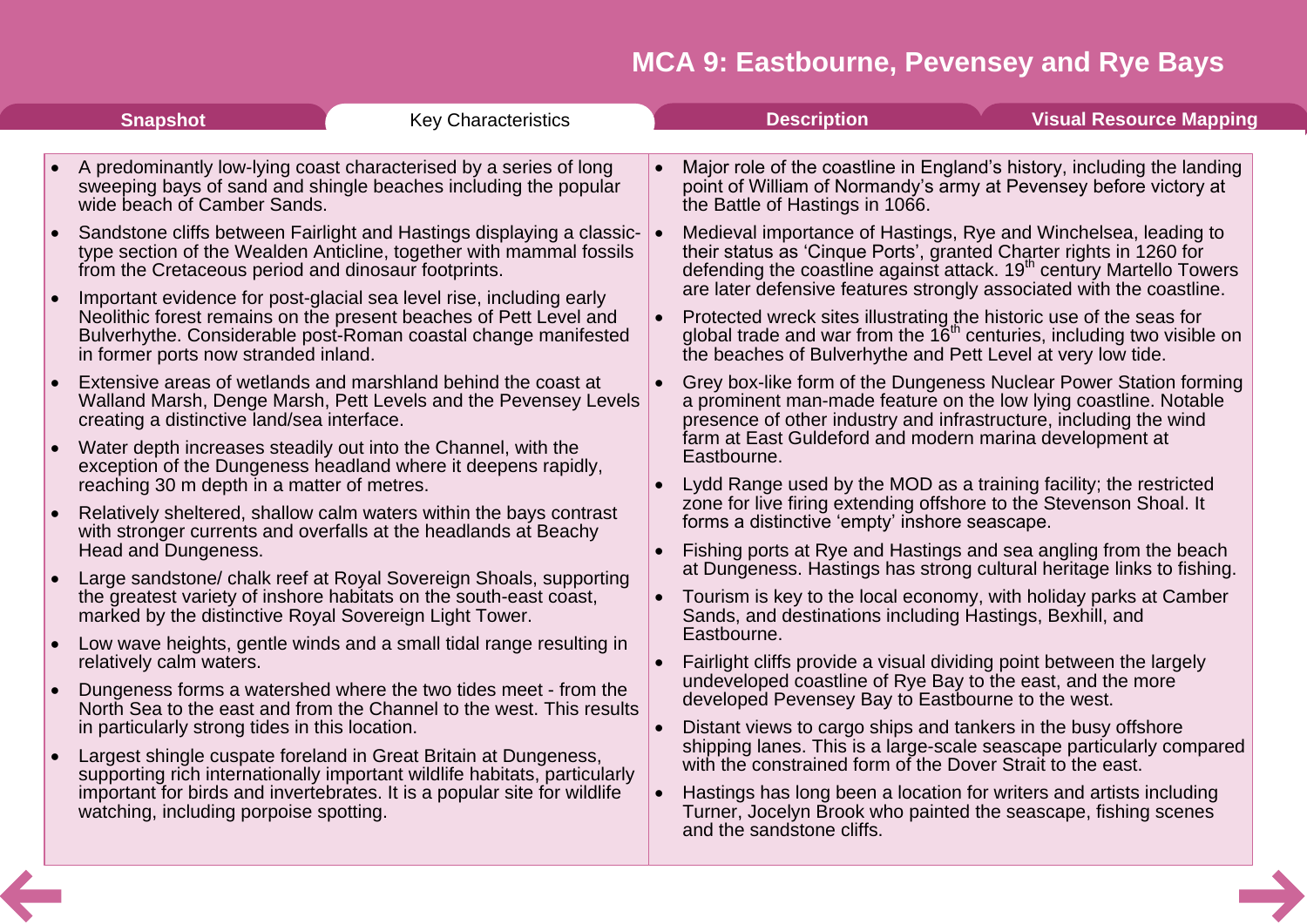<span id="page-3-0"></span>

| <b>Snapshot</b>                                                                   | <b>Key Characteristics</b>                                                                                                                                                                                                                                                                                                                                                                                                                                                                                                                                                                                                                                                                                                              | Description | <b>Visual Resource Mapping</b>                                                                                                                                                                                                                                                                                                                                                                                                                                                                          |
|-----------------------------------------------------------------------------------|-----------------------------------------------------------------------------------------------------------------------------------------------------------------------------------------------------------------------------------------------------------------------------------------------------------------------------------------------------------------------------------------------------------------------------------------------------------------------------------------------------------------------------------------------------------------------------------------------------------------------------------------------------------------------------------------------------------------------------------------|-------------|---------------------------------------------------------------------------------------------------------------------------------------------------------------------------------------------------------------------------------------------------------------------------------------------------------------------------------------------------------------------------------------------------------------------------------------------------------------------------------------------------------|
| <b>Natural influences</b><br>characterised by shingle, groynes and rock outcrops. | For ease of reference, the following description text is arranged under<br>three headings, considering the 'Natural', 'Cultural / social' and<br>'Aesthetic / perceptual' characteristics of the Marine Character Area. It<br>should be noted, however, that all of these aspects combine and<br>interact with each other to varying degrees to shape overall character.<br>A predominantly low-lying coastline characterises this MCA, with a<br>series of long sweeping bays of sand and shingle beaches. A large<br>expanse of intertidal sands stretches from Broomhill Sands west of<br>Dungeness to Fairlight Cove. Cliffs form a prominent visual feature to<br>Hastings. From Bexhill to the edge of Eastbourne the beaches are |             | Dungeness is the largest shingle cuspate foreland in Great Britain, and<br>is a rare example of vegetated shingle, and an important habitat e.g. for<br>lichen rich grassland. Camber Sands is one of the few sandy beaches<br>in the south-east and is popular for recreation. Extensive areas of<br>wetlands and marshland e.g. Walland Marsh, Denge Marsh, Pett<br>Levels, Pevensey Levels and Winchelsea Marshes lie behind the<br>coastline, many of which were previously reclaimed from the sea. |
|                                                                                   | The distinctive sandstone cliffs from Fairlight Cove to Hastings which<br>form part of the High Weald AONB are of international geological value.<br>The cliffs display a classic type-section of the Wealden and are<br>important for reference and research, as well as for their early<br>Cretaceous mammal fossils and dinosaur footprints. Evidence of past                                                                                                                                                                                                                                                                                                                                                                        |             |                                                                                                                                                                                                                                                                                                                                                                                                                                                                                                         |
|                                                                                   | coastal landscapes is present particularly on the beaches at Pett Level                                                                                                                                                                                                                                                                                                                                                                                                                                                                                                                                                                                                                                                                 |             | <b>Fairlight Cliffs</b>                                                                                                                                                                                                                                                                                                                                                                                                                                                                                 |
| than today.                                                                       | and Bulverhythe, where the remains of Neolithic forests are visible at<br>low tide. Sandstone rock outcrops represent the sandy delta of a vast<br>tropical river 138 million years ago when the sea level was much lower                                                                                                                                                                                                                                                                                                                                                                                                                                                                                                               |             | The underwater biodiversity is rich, especially around the sandstone<br>reef/ chalk reef to the east of Beachy Head (recognised by the<br>suggested rMCZ). Important chalk ledges and peat and clay exposures<br>support a range of habitats including rocky ridges, pools and lagoons,                                                                                                                                                                                                                 |
|                                                                                   | The sandstones, clays and limestone geology exposed in the cliffs<br>continue south-east underneath the English Channel, forming the<br>southern part of the Weald - Artois Anticline. The seabed is covered by                                                                                                                                                                                                                                                                                                                                                                                                                                                                                                                         |             | rossworm reefs and mussel beds. The rapidly eroding soft rock cliffs of<br>Fairlight support a different assemblage of invertebrates, including the<br>scarce ground beetle Tachys micros and plants. The typical ghyll                                                                                                                                                                                                                                                                                 |
|                                                                                   | sandy ridges, gravel, muddy sand and sand across almost the whole of<br>the MCA. Fine mud dominates in the low-energy areas such as Rye                                                                                                                                                                                                                                                                                                                                                                                                                                                                                                                                                                                                 |             | landscape e.g. at Fairlight Glen is characterised by bryopyhtes/ ferns.                                                                                                                                                                                                                                                                                                                                                                                                                                 |
| Bay, providing rich habitats for burrowing species.                               |                                                                                                                                                                                                                                                                                                                                                                                                                                                                                                                                                                                                                                                                                                                                         |             | Underwater rocky features include the Royal Sovereign Shoals, a                                                                                                                                                                                                                                                                                                                                                                                                                                         |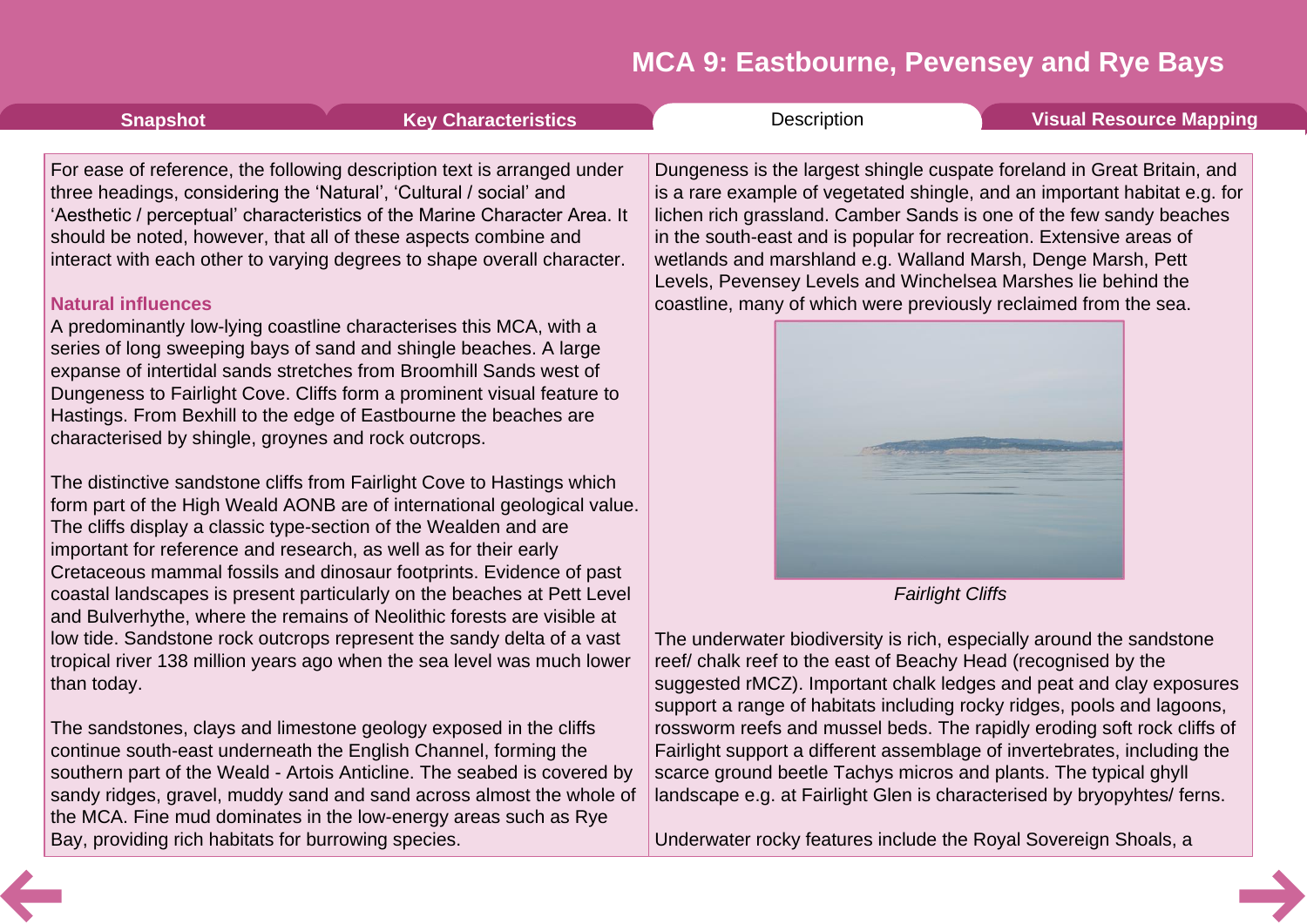| <b>Snapshot</b>                 | <b>Key Characteristics</b>                                                                                                                                                                                                                                                                                                                                                                                                                                                                                                                                                                                                                                                                                                                                                                                                                                                                                                                                                                                                                                                                                                                                                                                                                                                                                                                                                                  | Description                                                                                                                                                                                                                                                                                                                                                                                                                                                                                                                                                                                                                                                                                                                                                                                                                                                                                                                                                                                                                                                                                                                                                                                                                                                                                                                                                                          | <b>Visual Resource Mapping</b> |
|---------------------------------|---------------------------------------------------------------------------------------------------------------------------------------------------------------------------------------------------------------------------------------------------------------------------------------------------------------------------------------------------------------------------------------------------------------------------------------------------------------------------------------------------------------------------------------------------------------------------------------------------------------------------------------------------------------------------------------------------------------------------------------------------------------------------------------------------------------------------------------------------------------------------------------------------------------------------------------------------------------------------------------------------------------------------------------------------------------------------------------------------------------------------------------------------------------------------------------------------------------------------------------------------------------------------------------------------------------------------------------------------------------------------------------------|--------------------------------------------------------------------------------------------------------------------------------------------------------------------------------------------------------------------------------------------------------------------------------------------------------------------------------------------------------------------------------------------------------------------------------------------------------------------------------------------------------------------------------------------------------------------------------------------------------------------------------------------------------------------------------------------------------------------------------------------------------------------------------------------------------------------------------------------------------------------------------------------------------------------------------------------------------------------------------------------------------------------------------------------------------------------------------------------------------------------------------------------------------------------------------------------------------------------------------------------------------------------------------------------------------------------------------------------------------------------------------------|--------------------------------|
| rate of up to a metre per year. | sandstone/ chalk reef approximately 10km offshore from Eastbourne.<br>This reef supports a very wide range of habitat types within a relatively<br>small area, including the common oyster, the short-snouted seahorse<br>and the thomback ray. The southern extent of the reef is marked by the<br>distinctive Royal Sovereign Light Tower. A second reef nearby known<br>as the Horse of Willingdon Reef is a reef of fractured sandstone<br>bedrock and boulders, with patches of cobbles, pebbles and mixed<br>sediment in between. Rocky outcrops occur at Bexhill known as My<br>Lord's Rock, and a sandstone wave-cut platform at Ecclesbourne Glen.<br>Four Fathom Sand Ridge and Shingle Bank are underwater features.<br>Pevensey and Rye Bays are generally well protected from the south-<br>westerly weather by Beachy Head (MCA 8). The sheltered character of<br>the bays provides calm waters with slow currents, however there are<br>very strong tidal currents from Beachy Head, and more complex<br>currents around Dungeness. Dungeness is a key dividing point where<br>the two tides – from the Channel to the west and the North Sea to the<br>east – meet. This results in particularly high tides around Dungeness.<br>Erosion from the south-westerly waves however, causes on-going<br>erosion to the soft cliffs around Fairlight, causing them to recede at a | <b>Cultural / social influences</b><br>The coast has a rich and nationally important maritime history, not least<br>witnessing the landing of William of Normandy's army at Pevensey<br>before its victory at the Battle of Hastings in 1066.<br>Defensive structures along the coast illustrate its role in resisting attack<br>during threats of invasion from the sea over the centuries. Hastings<br>Castle was originally built in 1066 by William the Conquerer, standing<br>close to the site of the Battle of Hastings. The castle was dismantled<br>and rebuilt in around the 13 <sup>th</sup> century, subsequently battered by brutal<br>winds with parts being lost to the sea due to cliff erosion. Today some<br>ruins still stand and are protected by English Heritage.<br>Parts of the nearby Pevensey Castle can be dated to the 4th century as<br>one of the last and strongest of the Roman 'Saxon Shore' forts, while<br>Camber Castle was built by King Henry VIII to guard the port of Rye.<br>The medieval importance of the towns of Hastings, Rye and<br>Winchelsea led to their status as 'Cinque Ports', granted Charter rights<br>in 1260 for defending the coastline against attack. Hastings was the<br>original Cinque Port, with Rye and Winchelsea supporting 'limbs' to<br>Hastings, but later to become Cinque Ports and Head Ports in their own |                                |
|                                 | An uneven sea bed combined with the deep water and fast tidal<br>streams make sailing around Dungeness challenging, and the tidal<br>streams of Dungeness are known as the 'gravy train' as they allow<br>quick passage traversing the coastline. Prevailing south-westerly waves                                                                                                                                                                                                                                                                                                                                                                                                                                                                                                                                                                                                                                                                                                                                                                                                                                                                                                                                                                                                                                                                                                           | right. They supplied the King with ships and crew, defending the<br>coastline for a certain number of days each year, and in return received<br>privileges such as exemption from taxes, free trading rights and the<br>legal right to hold their own courts.                                                                                                                                                                                                                                                                                                                                                                                                                                                                                                                                                                                                                                                                                                                                                                                                                                                                                                                                                                                                                                                                                                                        |                                |
| Hastings.                       | result in transportation of sediment west to east along the coast,<br>although there is an important reversal at Dungeness where eddies<br>around the foreland cause accretion on the eastern side of Dungeness<br>Point. Supply of offshore sediment from further along the coast is<br>reducing due to coastal defences to reduce coastal erosion e.g. at                                                                                                                                                                                                                                                                                                                                                                                                                                                                                                                                                                                                                                                                                                                                                                                                                                                                                                                                                                                                                                 | Erosion from the sea resulted in the gradual disappearance of the<br>original port of Hastings, which became a small fishing town, though<br>elements of its past remain including medieval houses, 16 <sup>th</sup> century<br>defence wall and traces of the Elizabethan harbour to the west of the<br>town, and the remains of the 16 <sup>th</sup> century church at Bulverhythe $-$                                                                                                                                                                                                                                                                                                                                                                                                                                                                                                                                                                                                                                                                                                                                                                                                                                                                                                                                                                                             |                                |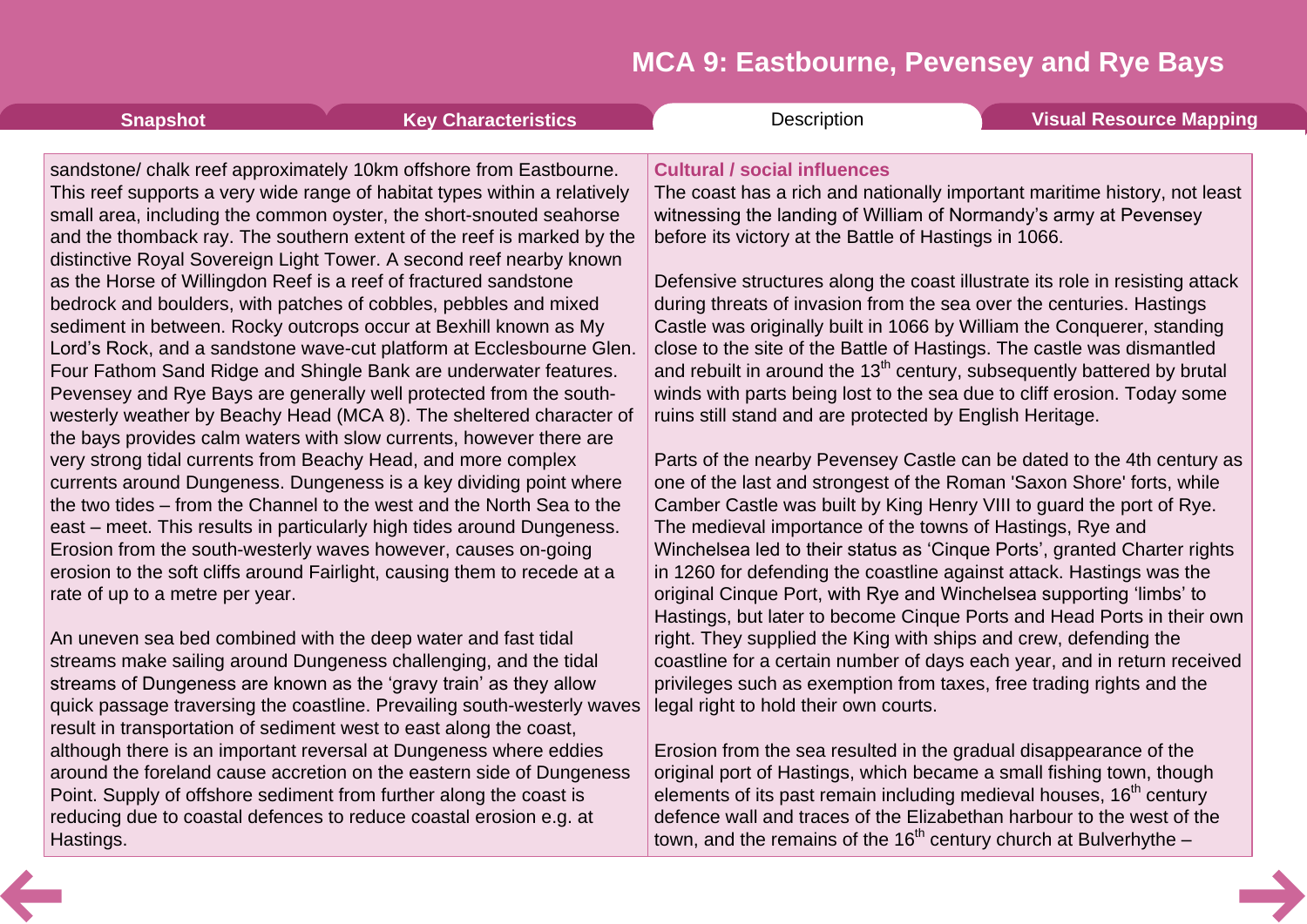| <b>Snapshot</b>                                               | <b>Key Characteristics</b>                                                                                                                                                                                                                                                                                                                                                                                                           | Description                                                                                                                                                                                                                                                                                                                                                                                                                                                                                                                     | <b>Visual Resource Mapping</b> |
|---------------------------------------------------------------|--------------------------------------------------------------------------------------------------------------------------------------------------------------------------------------------------------------------------------------------------------------------------------------------------------------------------------------------------------------------------------------------------------------------------------------|---------------------------------------------------------------------------------------------------------------------------------------------------------------------------------------------------------------------------------------------------------------------------------------------------------------------------------------------------------------------------------------------------------------------------------------------------------------------------------------------------------------------------------|--------------------------------|
|                                                               |                                                                                                                                                                                                                                                                                                                                                                                                                                      |                                                                                                                                                                                                                                                                                                                                                                                                                                                                                                                                 |                                |
| retained today.                                               | previously Hastings' annexe port. Medieval maps show that Rye (now<br>inland) was originally located on a huge embayment of the English<br>Channel called the Rye Camber, which provided a safe anchorage and<br>harbour. Probably as early as Roman times, Rye was important as a<br>place of shipment and storage of iron from the Wealden Iron Industry.<br>Since 1803 there have been lifeboats stationed at Rye, a role that is | known, because it is partly visible sticking out of the sand at low tide.<br>The ship sank in 1749 after becoming beached during a gale at high<br>tide. It remains partially intact and is a historical record of one of the<br>early global trade ships - its planned destination being Java via the<br>Cape. The Anne was a 17 <sup>th</sup> century warship damaged in the Battle of<br>Beachy head in 1690. Parts of the wreck can still be seen in the sand at<br>extreme low spring tide at Pett Level.                  |                                |
| High Weald.                                                   | In addition to the role of the historic ports, strategic routes along the<br>rivers of the Eastern High Weald were important for both trade and<br>servicing the war efforts, transporting goods via barge from the High<br>Weald to ports. The Weald has historically been a source of timber for<br>shipbuilding trade routes to Romney Marsh along the gill streams of the                                                        | Today there is a notable human and industrial influence including a long<br>history of gravel extraction at Dungeness which has resulted in a<br>number of pits which are now valuable wildlife habitats. The wind farm<br>at East Guldeford Level and the large number of pylons are visible from<br>sea set against the flat, low lying coast. Lydd Range at Romney Marsh<br>is used by the MOD as a training facility. The restricted zone for live<br>firing extends out to the Stevenson Shoal; the patrolled area forms a |                                |
|                                                               | The later threat of invasion by Napoleon in the $19th$ century led to the<br>construction of distinctive Martello Towers, five of which remain (there<br>were originally 103 stretching from Seaford to Aldeburgh). Since there<br>never was an invasion, the Towers had little military significance until                                                                                                                          | distinctive 'empty' inshore seascape, with fishing and recreational boats<br>absent. Orange flares are often visible in the skies above the area at<br>night.                                                                                                                                                                                                                                                                                                                                                                   |                                |
|                                                               | 1940 when some were used as observation posts during World War II.                                                                                                                                                                                                                                                                                                                                                                   | The area has distinctive fisheries with fishing ports at Eastbourne, Rye<br>and Hastings. At Rye the main activity is scallop dredging which takes                                                                                                                                                                                                                                                                                                                                                                              |                                |
| near Rye built during World War II.                           | The Royal Military Canal near Winchelsea was also built to defend the<br>coast during the Napoleonic period - especially the undefended<br>Romney Marsh. There is also an old Mulberry Harbour off the coast                                                                                                                                                                                                                         | place off Dungeness Point, and lobster, crab, whelks and shellfish<br>fishing takes place in the bay and marina east of Eastbourne. There<br>has been a fishing fleet in Hastings for thousands of years, and it has<br>distinctive and colourful beach launched fishery. Recreational fishing<br>and sea angling is popular from the shingle beach at Dungeness.                                                                                                                                                               |                                |
| transport for thousands of years. Three wrecks in the MCA are | Offshore and along the coastal edge are a number of shipwrecks,<br>illustrating the significance of this area of seascape for trade, war and<br>protected by English Heritage: the Amsterdam, the Anne and Normans<br>Bay. The Amsterdam wreck at Bulverhythe beach is the most well                                                                                                                                                 | Coastal sea defences are also a feature of the coastline in the form of<br>huge boulders and an on-going replenishment of shingle beaches. The<br>sea defences provide protection from the permanent flooding of a 50<br>square km area including Pevensey Bay, Normans Bay, Langley,<br>Westham and parts of Pevensey itself. Within this area there are more                                                                                                                                                                  |                                |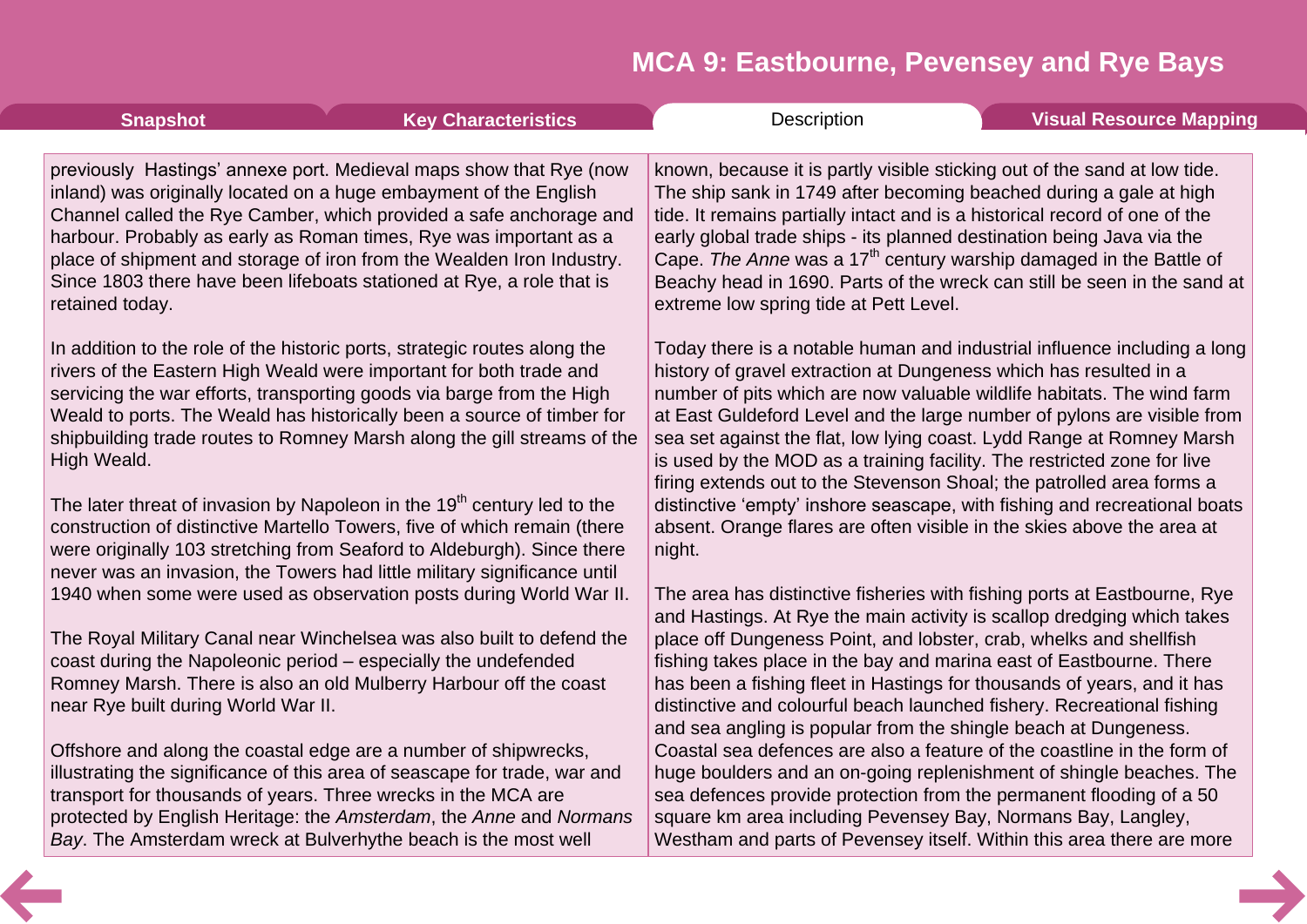| <b>Snapshot</b>                                                                        | <b>Key Characteristics</b>                                                                                                                                                                                             | Description                                                                                                                                                                                                                                                                                                                                                                                                                                   | <b>Visual Resource Mapping</b>                                                                                                                                                                                                                                                                                                                                                                                                                                                                                                                                                                    |
|----------------------------------------------------------------------------------------|------------------------------------------------------------------------------------------------------------------------------------------------------------------------------------------------------------------------|-----------------------------------------------------------------------------------------------------------------------------------------------------------------------------------------------------------------------------------------------------------------------------------------------------------------------------------------------------------------------------------------------------------------------------------------------|---------------------------------------------------------------------------------------------------------------------------------------------------------------------------------------------------------------------------------------------------------------------------------------------------------------------------------------------------------------------------------------------------------------------------------------------------------------------------------------------------------------------------------------------------------------------------------------------------|
| than 10,000 properties, important recreational and commercial<br>and Pevensey Levels). | complexes, transport links (main road and railway), wetlands of<br>international importance and two important nature reserves (Hooe Flats                                                                              | weather conditions. Low wave heights, gentle winds and small tidal<br>range provide relatively quiet waters compared to the busy shipping<br>sailing.<br>The cliffs around Hastings from Fairlight to Pett Level are where the<br>distinctive, and provide an important undeveloped gap in the<br>views of the hills of the High Weald AONB behind providing strong<br>contrast. The cliffs are particularly prominent in views from the sea, | 8) and Dungeness spit are more exposed and the surrounding sea can<br>be rougher. Between Dungeness and Winchelsea the coastline appears<br>low and flat and disappears in views from the sea, especially in foggy<br>channels offshore, with the shallower waters popular for recreational<br>High Weald AONB meets the sea. The sandstone cliffs are visually very<br>predominantly developed stretch of coastline. The area is tranquil, with<br>appearing as a headland which visually divides and encloses the two<br>bays – the more developed coastline to the west- and less developed to |
|                                                                                        | Eastbourne beach with groynes and Martello Tower behind                                                                                                                                                                | the east. Overflying air traffic using nearby Lydd Airport can<br>intermittently erode levels of tranquillity in this part of the MCA.                                                                                                                                                                                                                                                                                                        |                                                                                                                                                                                                                                                                                                                                                                                                                                                                                                                                                                                                   |
|                                                                                        | Tourism is also important– the holiday resort and vast sandy beach of<br>Camber Sands is a major tourist destination with activities including<br>sand surfing, wind surfing and kite surfing. Hastings, Bexhill, Rye, | dramatic cliffs and coastline.                                                                                                                                                                                                                                                                                                                                                                                                                | Hastings Country Park provides access and key views to sea and of the                                                                                                                                                                                                                                                                                                                                                                                                                                                                                                                             |
| resort since the Victorian period, in addition to the more recent                      | Eastbourne and Dungeness are also popular visitor destinations. Rye,<br>Winchelsea and Hastings are promoted for their historic interest and<br>their status as 'Cinque Ports'. Eastbourne has been a prime seaside    | the low lying coast disappears from view, appearing as a large grey                                                                                                                                                                                                                                                                                                                                                                           | The power station and lighthouses at Dungeness are key landmarks.<br>The power station dominates views from the sea, towering above the<br>surrounding flat, low landscape. Its bulk is visible from far out to sea as                                                                                                                                                                                                                                                                                                                                                                            |
| marina.                                                                                | development of Sovereign Harbour in the 1990s, which includes a                                                                                                                                                        | land. The facility also causes currents of warmer water which attract                                                                                                                                                                                                                                                                                                                                                                         | block or huge container ship, sometimes appearing separated from the<br>large groups of fish and recreational fishing. The wind farm to the west                                                                                                                                                                                                                                                                                                                                                                                                                                                  |
| <b>Aesthetic and perceptual qualities</b>                                              | Rye and Pevensey Bays are sheltered from the prevailing south-<br>westerly wind and waves, though the headlands at Beachy Head (MCA                                                                                    | of Dungeness and the line of pylons add to the built up and slightly<br>horizon.                                                                                                                                                                                                                                                                                                                                                              | industrial character, forming a strong contrast of vertical lines on a flat                                                                                                                                                                                                                                                                                                                                                                                                                                                                                                                       |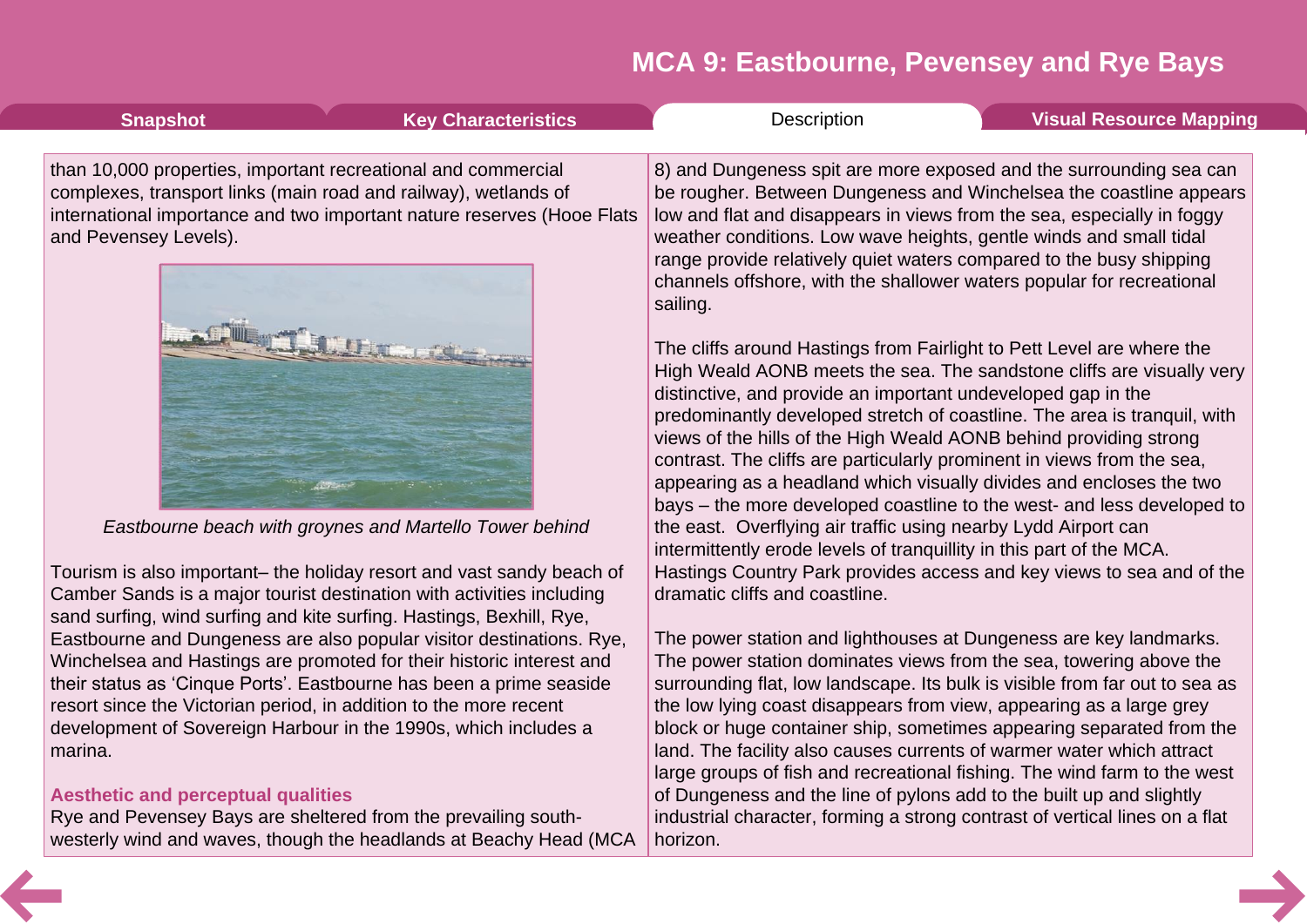<span id="page-7-0"></span>

| <b>Snapshot</b>                                                                                                                                                                                                                                                                                                                                                                                                                                                                                                                                                                   | <b>Key Characteristics</b>                                                                                                                                                                                                                                                                                                                                                                                                                                                                                                                                                                                                                                                                                                                        | Description                | <b>Visual Resource Mapping</b>                                                                                    |
|-----------------------------------------------------------------------------------------------------------------------------------------------------------------------------------------------------------------------------------------------------------------------------------------------------------------------------------------------------------------------------------------------------------------------------------------------------------------------------------------------------------------------------------------------------------------------------------|---------------------------------------------------------------------------------------------------------------------------------------------------------------------------------------------------------------------------------------------------------------------------------------------------------------------------------------------------------------------------------------------------------------------------------------------------------------------------------------------------------------------------------------------------------------------------------------------------------------------------------------------------------------------------------------------------------------------------------------------------|----------------------------|-------------------------------------------------------------------------------------------------------------------|
| the UK's only official desert $-$ it is also sometimes referred to as the<br>suppression to nature's elements. The cliffs at Fairlight and Hastings<br>are also changing as a result of erosion and landslip.<br>views from the sea including pylon lines and turbines, the lighthouse<br>towers and spires on Romney Marsh. A large scale seascape is<br>on a wide flat coastline. Lydd firing range forms a distinctive 'empty'<br>inshore seascape, with fishing and recreational boats absent. Artistic<br>Hastings has strong links and traditions with fishing and the sea, | Low lying coastline development east of Eastbourne<br>Dungeness is reputed to be the largest area of shingle in Europe, and<br>sixth continent for its 'otherworldly' remote, wild character. The dynamic<br>nature gives the coastline a feeling of constant evolution, exposure and<br>On the flat coastal edge vertical features form prominent landmarks in<br>and power stations at Dungeness, plus occasional glimpses to church<br>characterised by views to distant cargo ships and the large structures<br>and literary associations include Turner, HG Wells and Jocelyn Brook.<br>including folk music and the wreck museum. It has long been a popular<br>location for painters, painting fishing villages and the cliff geology. The | Stanford Lifeboat in 1928. | Mary Stanford of Rye folk song commemorates the sinking of the Mary<br>Dungeness Nuclear Power Station and pylons |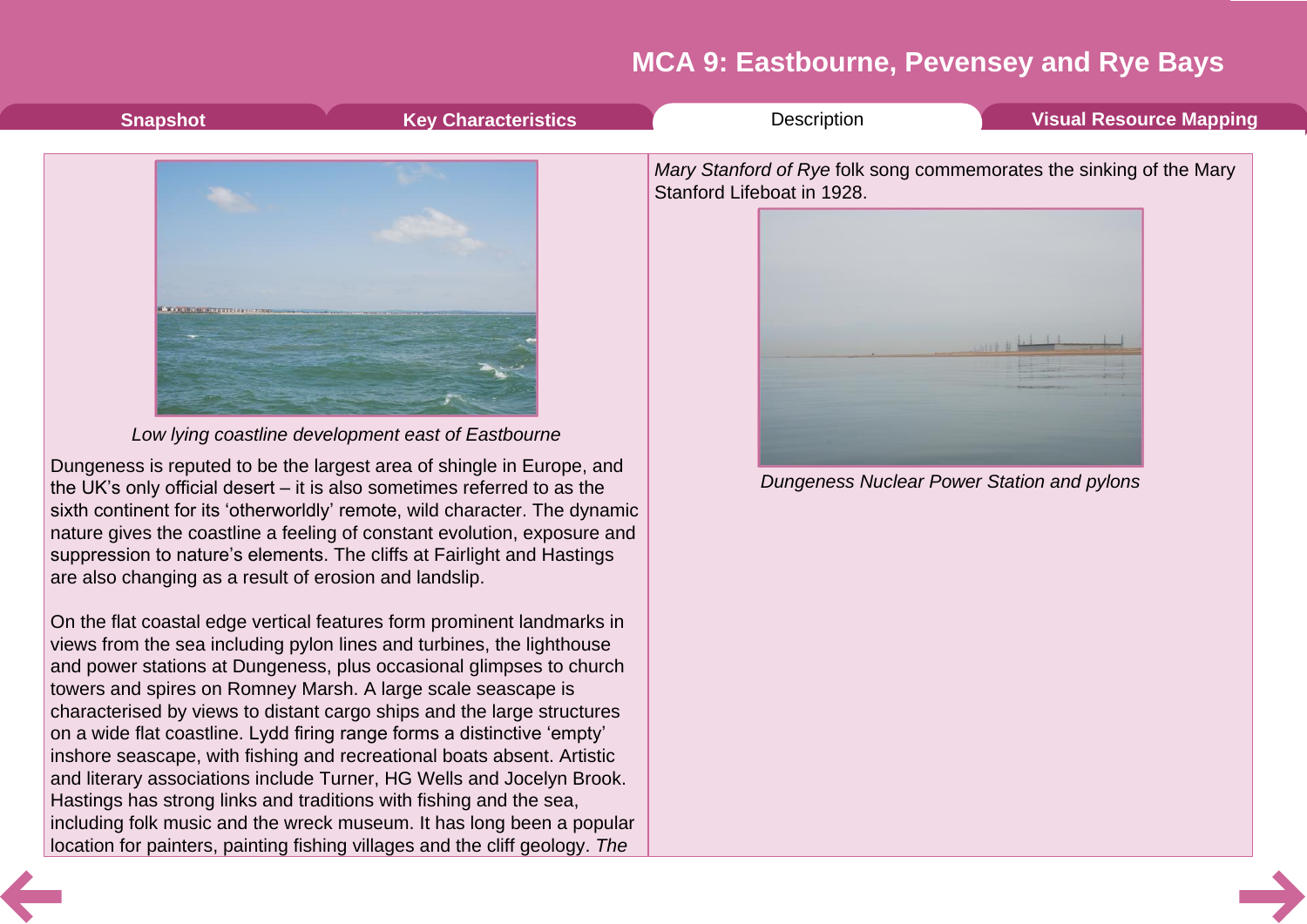<span id="page-8-0"></span>

- · Some views are afforded from Mount Caburn, Firle Beacon (including sections of the South Downs Way), Polegate, East Hoathly, Burwash Common, Langney and large areas at Dungeness.
- · Views of the MCA can be obtained from locations relatively far inland.

Land with sea views (percentile)

South Inshore/South Offshore marine plan areas

<sup>1</sup> to <sup>20</sup> <sup>21</sup> to <sup>40</sup> <sup>41</sup> to <sup>60</sup> <sup>61</sup> to <sup>80</sup> <sup>81</sup> to



© Crown copyright and database right 2013. All rights reserved. Contains Ordnance Survey Licence No. 100049981 and UK Hydrographic Office [da](#page-7-0)ta. © Marine Management Organisation. License No. EK001-201188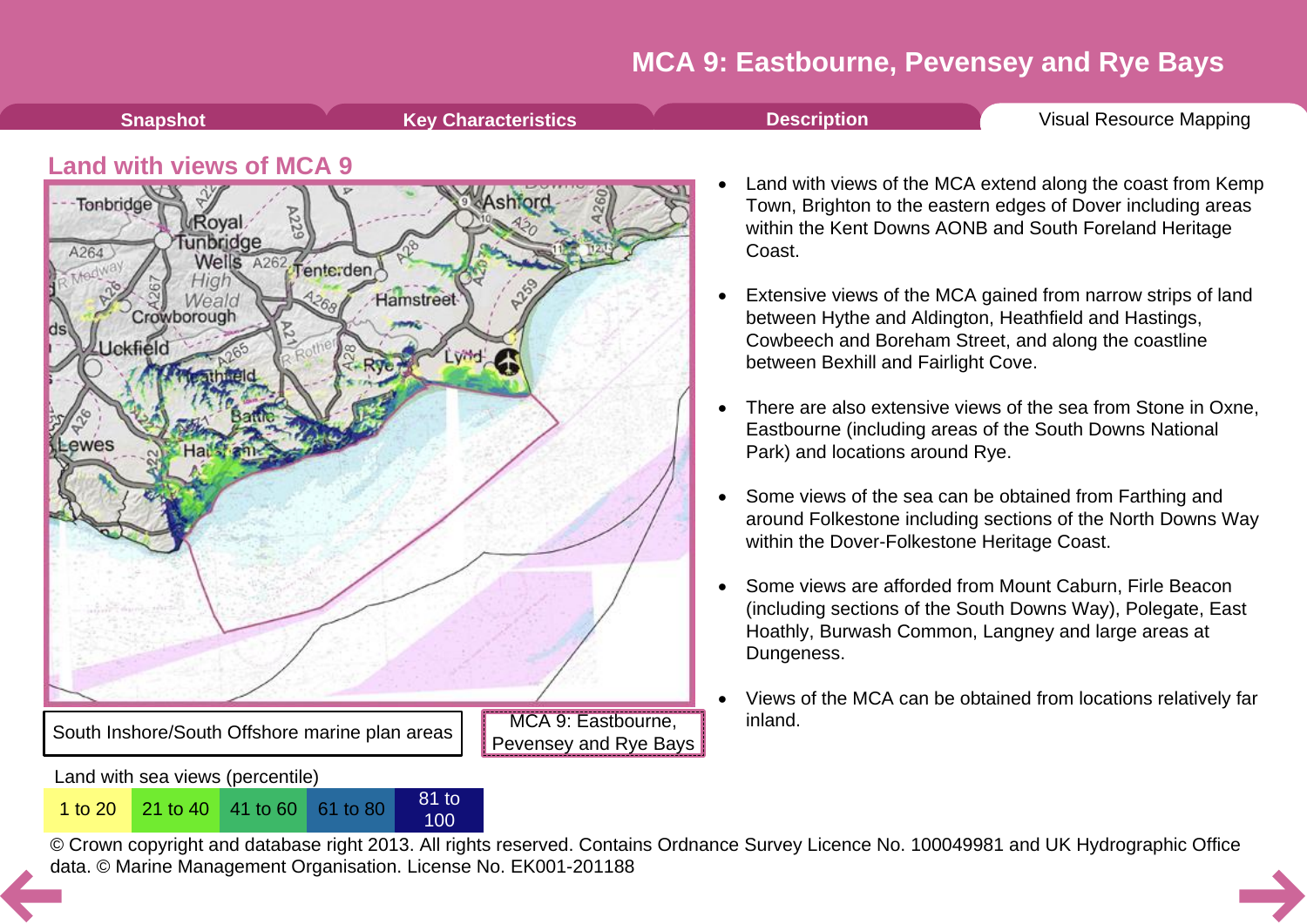100

<span id="page-9-0"></span>





5-10km from the High Water Mark 10-20km from the High Water Mark

© Crown copyright and database right 2013. All rights reserved. Contains Ordnance Survey Licence No. 100049981 and UK Hydrographic Office [da](#page-8-0)ta. © Marine Management Organisation. License No. EK001-201188.